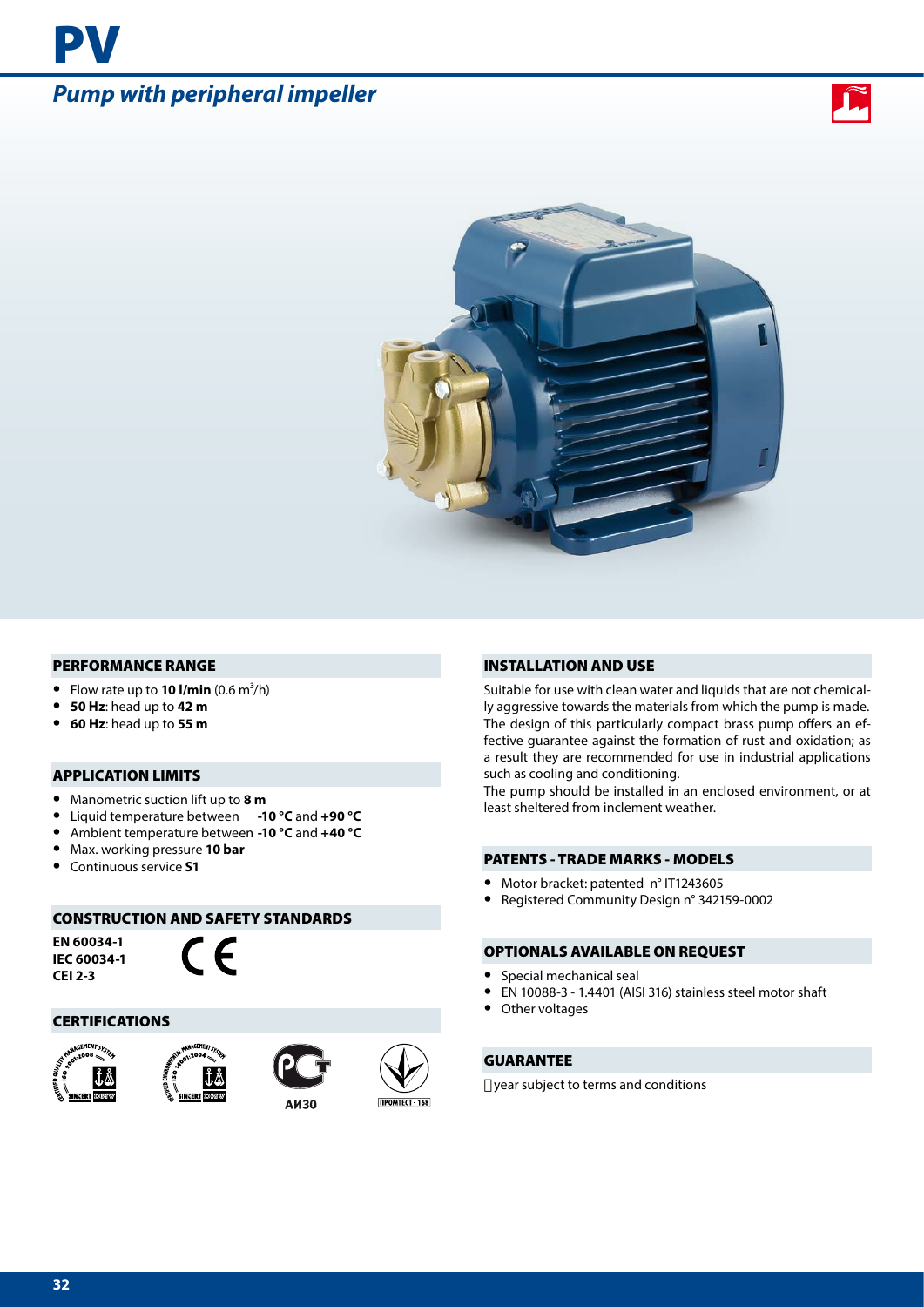



| <b>MODEL</b>             |              |              | <b>POWER</b> |        | $m^3/h$ |    | 0.12 | 0.18 | 0.24 | 0.30   | 0.36 | 0.42 | 0.48 | 0.54 | 0.60 |
|--------------------------|--------------|--------------|--------------|--------|---------|----|------|------|------|--------|------|------|------|------|------|
| Single-phase Three-phase |              | kW           | НP           | O      | l/min   | 0  |      | 3    | 4    | к<br>٠ | 6    |      | 8    | 9    | 10   |
| <b>PVm 55</b>            | <b>PV 55</b> | 0.25<br>0.18 |              | н      | 50 Hz   | 42 | 35   | 31   | 27.5 | 24     | 20.5 | 16   | 12.5 | 9    |      |
|                          |              |              |              | metres | 60 Hz   | 55 | 46   | 41.5 | 37   | 32.5   | 28   | 23.5 | 19   | 14.5 | 10   |

**Q** = Flow rate **H** = Total manometric head **HS** = Suction height Tolerance of characteristic curves in compliance with EN ISO 9906 App. A.

➠ The **PV 55** pump is designed to work at **50 Hz** and **60 Hz** (see the characteristic curves)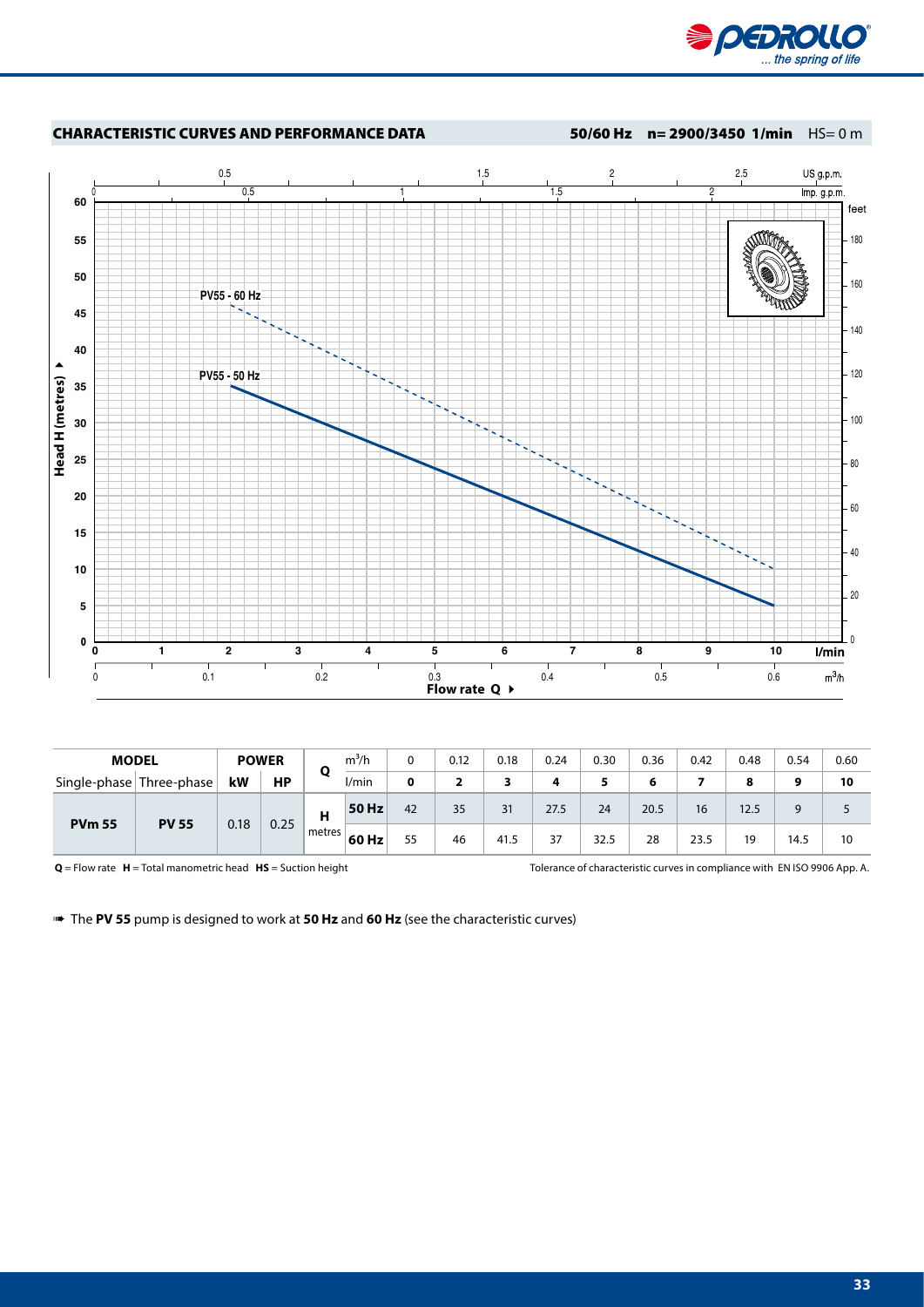|                | <b>POS. COMPONENT</b>                 |                                                     | <b>CONSTRUCTION CHARACTERISTICS</b>                     |                                    |                                                 |                                                                                                                                                                                                      |
|----------------|---------------------------------------|-----------------------------------------------------|---------------------------------------------------------|------------------------------------|-------------------------------------------------|------------------------------------------------------------------------------------------------------------------------------------------------------------------------------------------------------|
| 1              | <b>PUMP BODY</b>                      |                                                     | Brass, with threaded ports in compliance with ISO 228/1 |                                    |                                                 |                                                                                                                                                                                                      |
| $\overline{2}$ | <b>PUMP BODY</b><br><b>BACK-PLATE</b> | <b>Brass</b>                                        |                                                         |                                    |                                                 |                                                                                                                                                                                                      |
| 3              | <b>MOTOR BRACKET</b>                  | Aluminium                                           |                                                         |                                    |                                                 |                                                                                                                                                                                                      |
| 4              | <b>IMPELLER</b>                       | Brass, with peripheral radial vanes                 |                                                         |                                    |                                                 |                                                                                                                                                                                                      |
| 5              | <b>MOTOR SHAFT</b>                    | Stainless steel EN 10088-3 - 1.4104                 |                                                         |                                    |                                                 |                                                                                                                                                                                                      |
| 6              | <b>MECHANICAL SEAL</b>                | Seal<br><b>Model</b><br><b>MG1-12E</b>              | <b>Shaft</b><br><b>Diameter</b><br>$Ø$ 12 mm            | Stationary ring<br>Silicon carbide | <b>Materials</b><br>Rotational ring<br>Graphite | Elastomer<br><b>EPDM</b>                                                                                                                                                                             |
| 7              | <b>BEARINGS</b>                       | 6201 ZZ / 6201 ZZ                                   |                                                         |                                    |                                                 |                                                                                                                                                                                                      |
| 8              | <b>CAPACITOR</b>                      | Capacitance<br>230÷240 V (50÷60 Hz)<br>10 µF 450 VL | 110 V (50÷60 Hz)<br>25 µF 250 VL                        |                                    |                                                 |                                                                                                                                                                                                      |
| 9              | <b>ELECTRIC MOTOR</b>                 | - Insulation: F class.<br>- Protection: IP X4.      | <b>PV:</b> three-phase 230/400 V - 50 $\div$ 60 Hz.     |                                    |                                                 | <b>PVm:</b> single-phase 230 V - 50÷60 Hz with thermal overload protector built-in to the winding.<br>Pump fitted with the three-phase motor option offers IE2 (IEC 60034-30) class high performance |